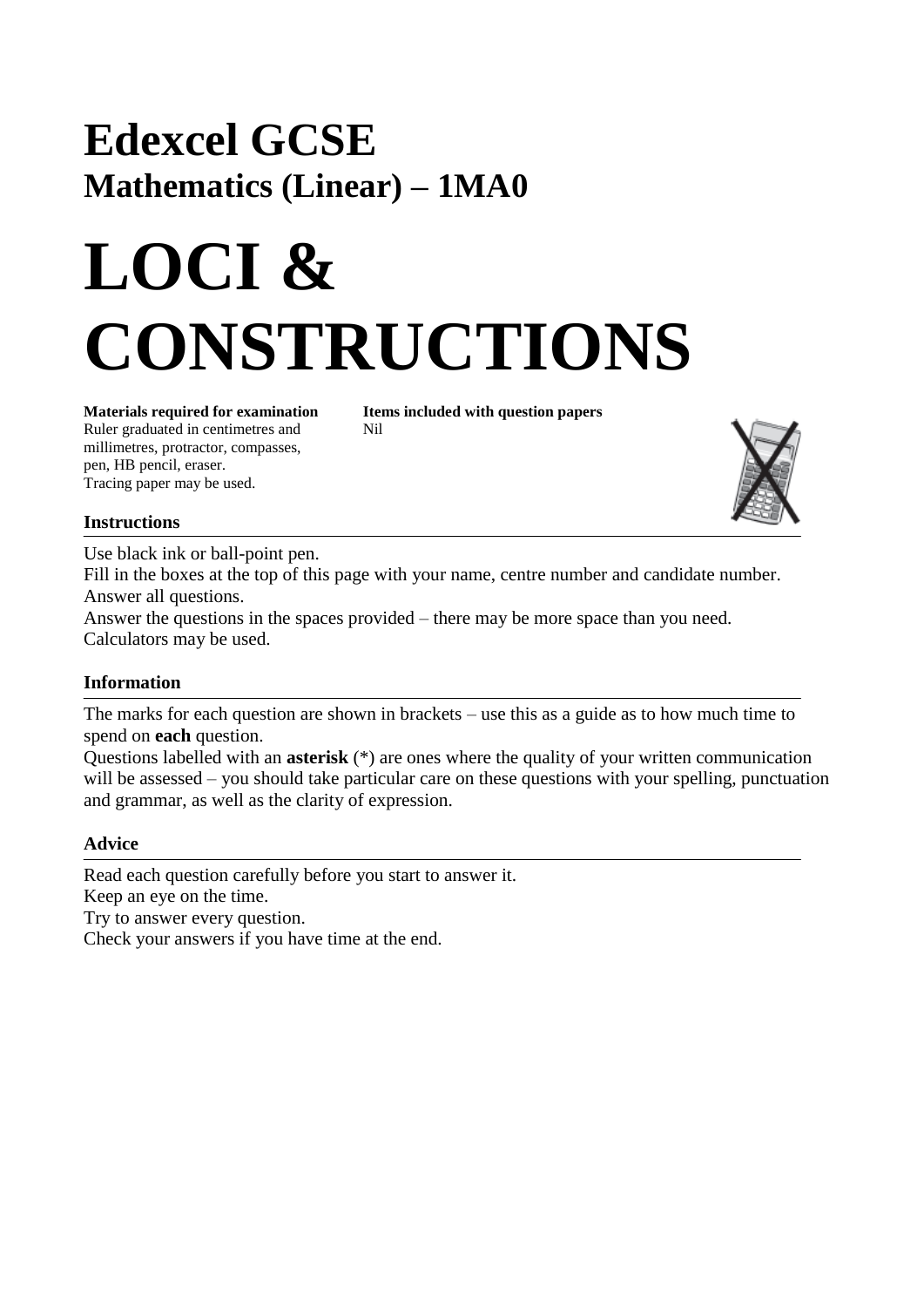**1.** Here is a sketch of a triangle.



In the space below, use ruler and compasses to **construct** this triangle accurately. You must show all construction lines.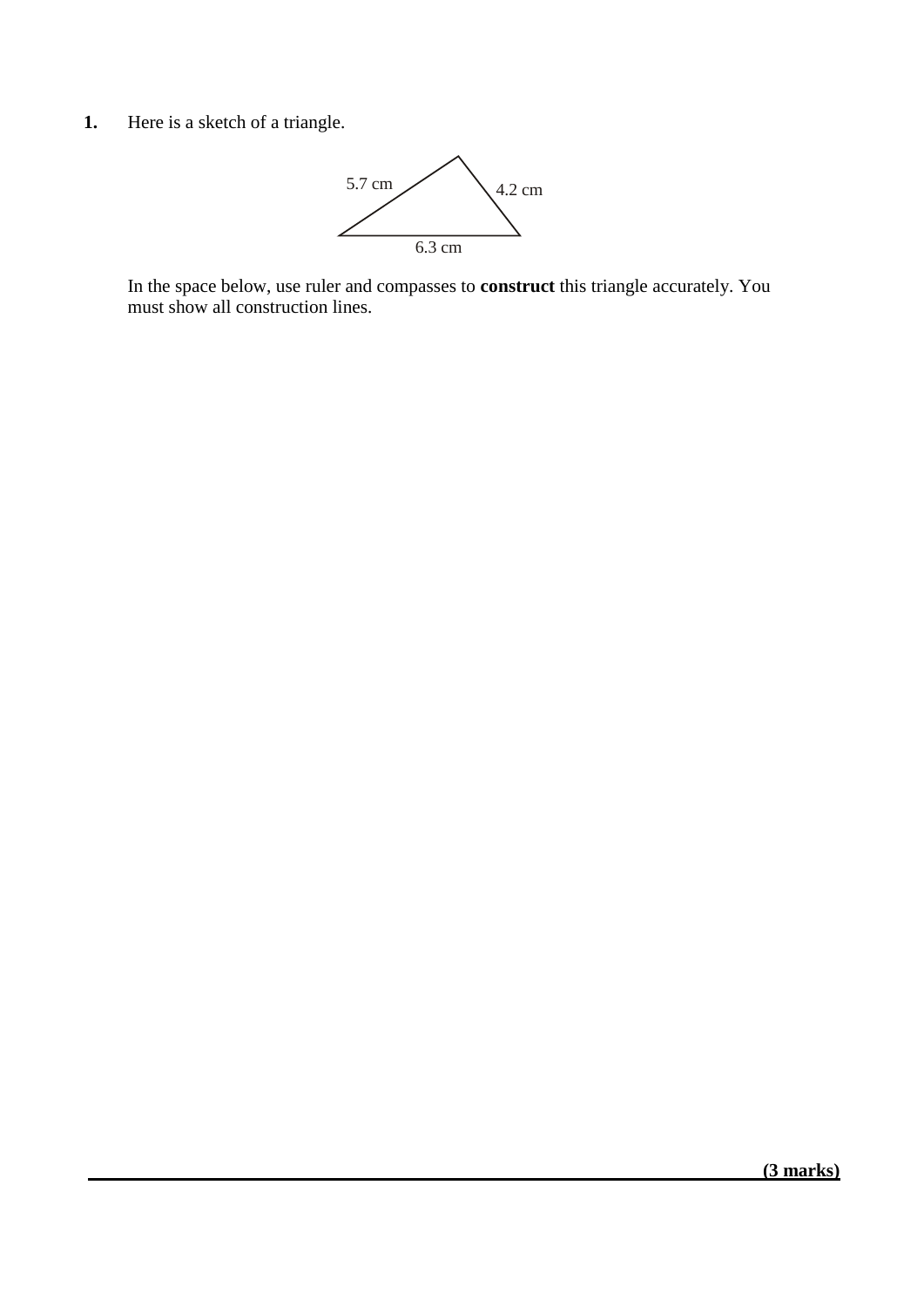

Diagram **NOT**accurately drawn

*ABC* is a triangle.  $AB = 8$  cm.  $AC = 1$  cm. Angle  $A = 43^\circ$ .

In the space below, make an accurate drawing of triangle *ABC.*

**2.**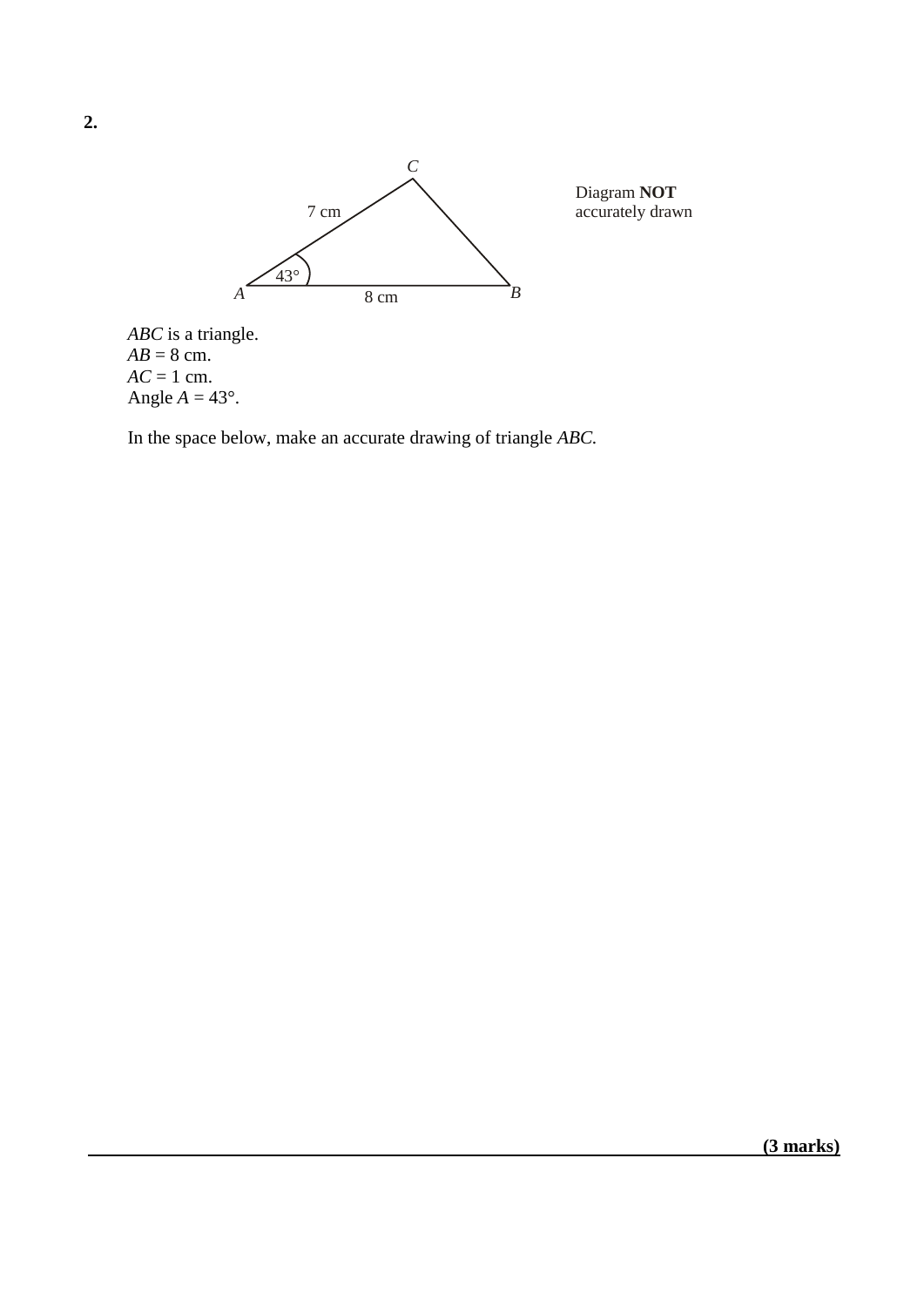**3.** The diagram shows a sketch of triangle *ABC.*





(a) Make an accurate drawing of triangle *ABC.*

(b) Measure the size of angle *A* on your diagram.

.........................° **(1) (4 marks)**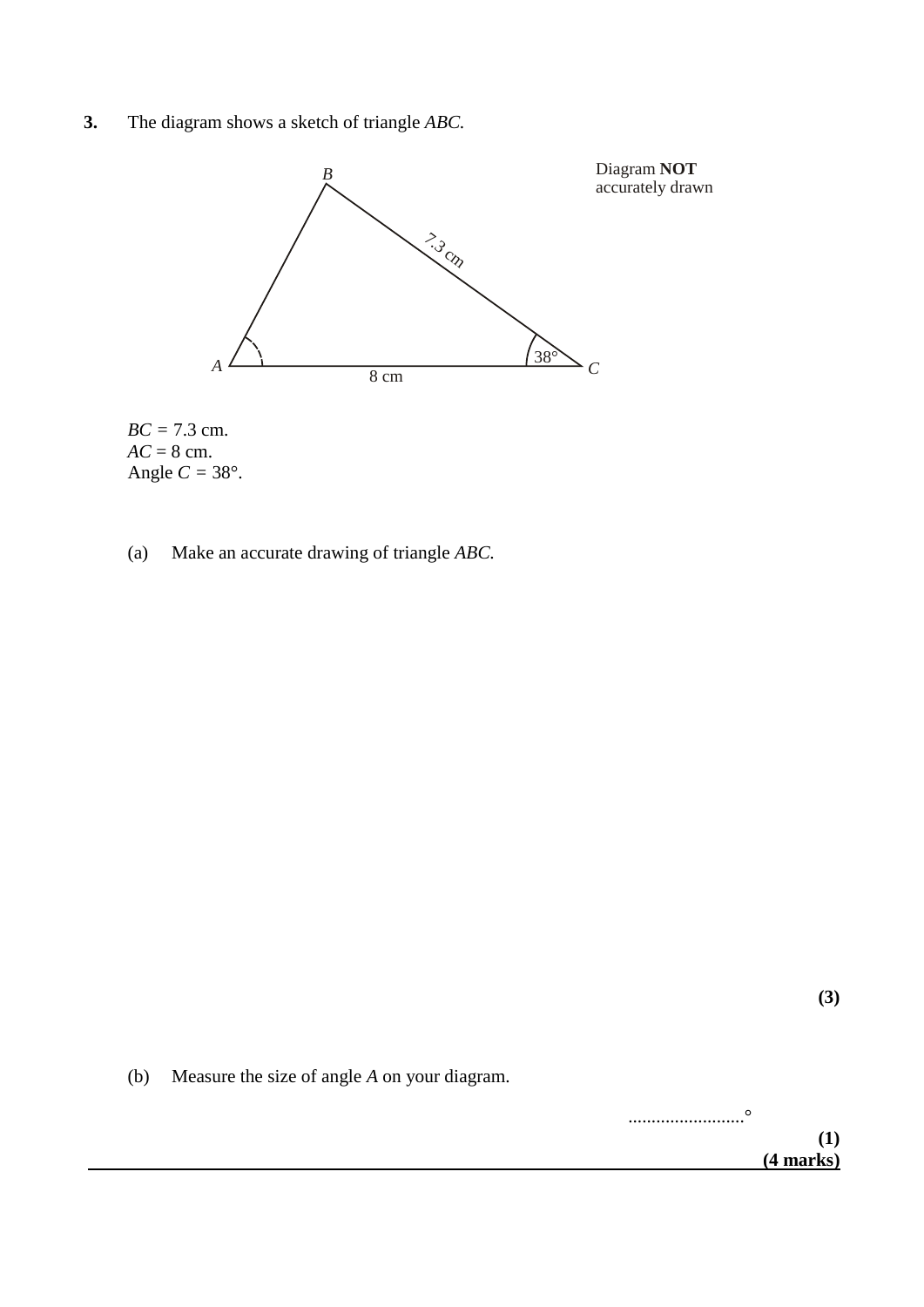**4.** In the space below, use ruler and compasses to **construct** an equilateral triangle with sides of length 6 centimetres. You must show all your construction lines.

 **(3 marks)**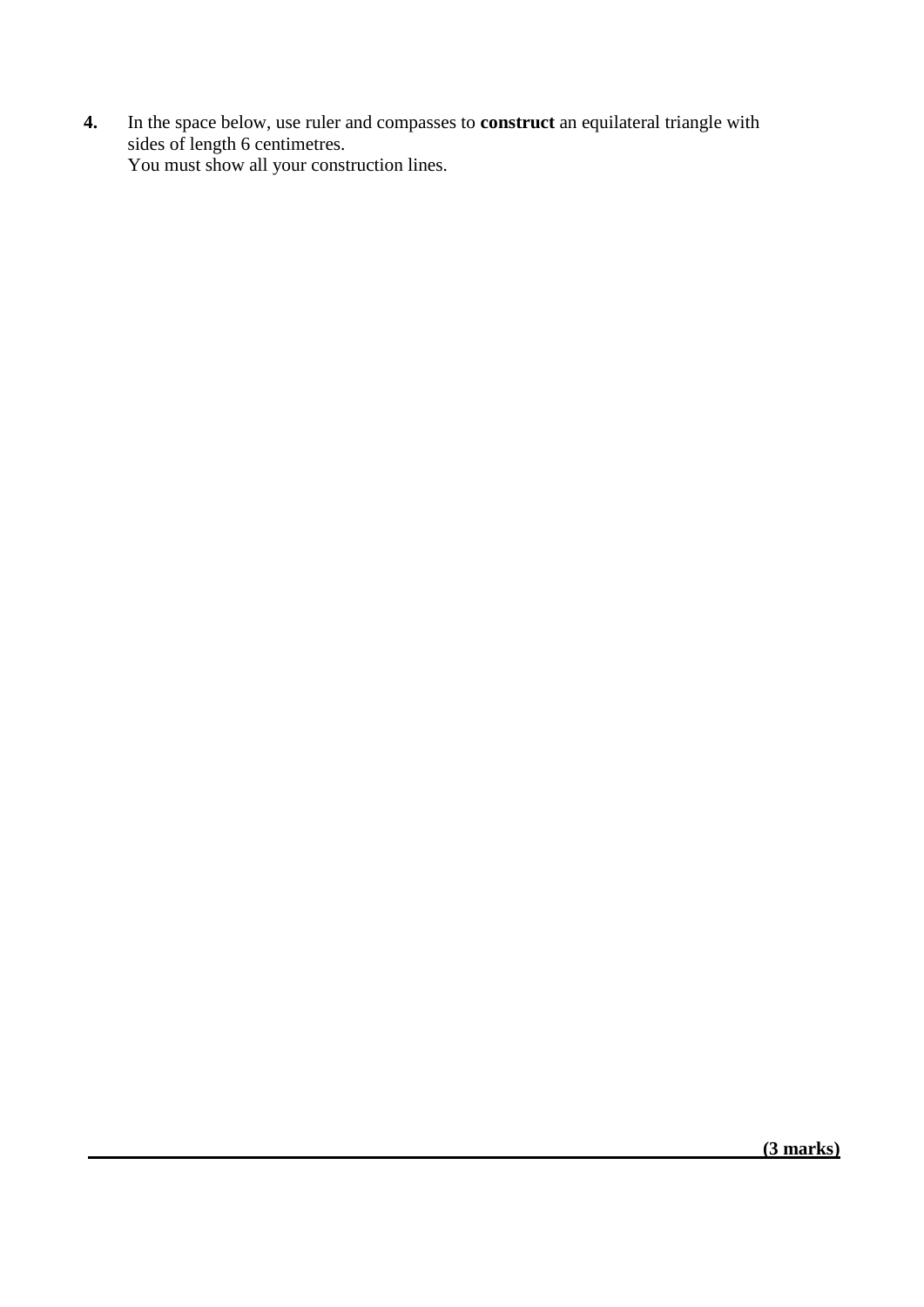**5.** Use the ruler and compasses to **construct** the perpendicular to the line segment *AB* that passes through the point *P*. You must show all construction lines.



Use ruler and compasses to **construct** the bisector of angle *PQR.* You must show all your construction lines.

 **(3 marks)**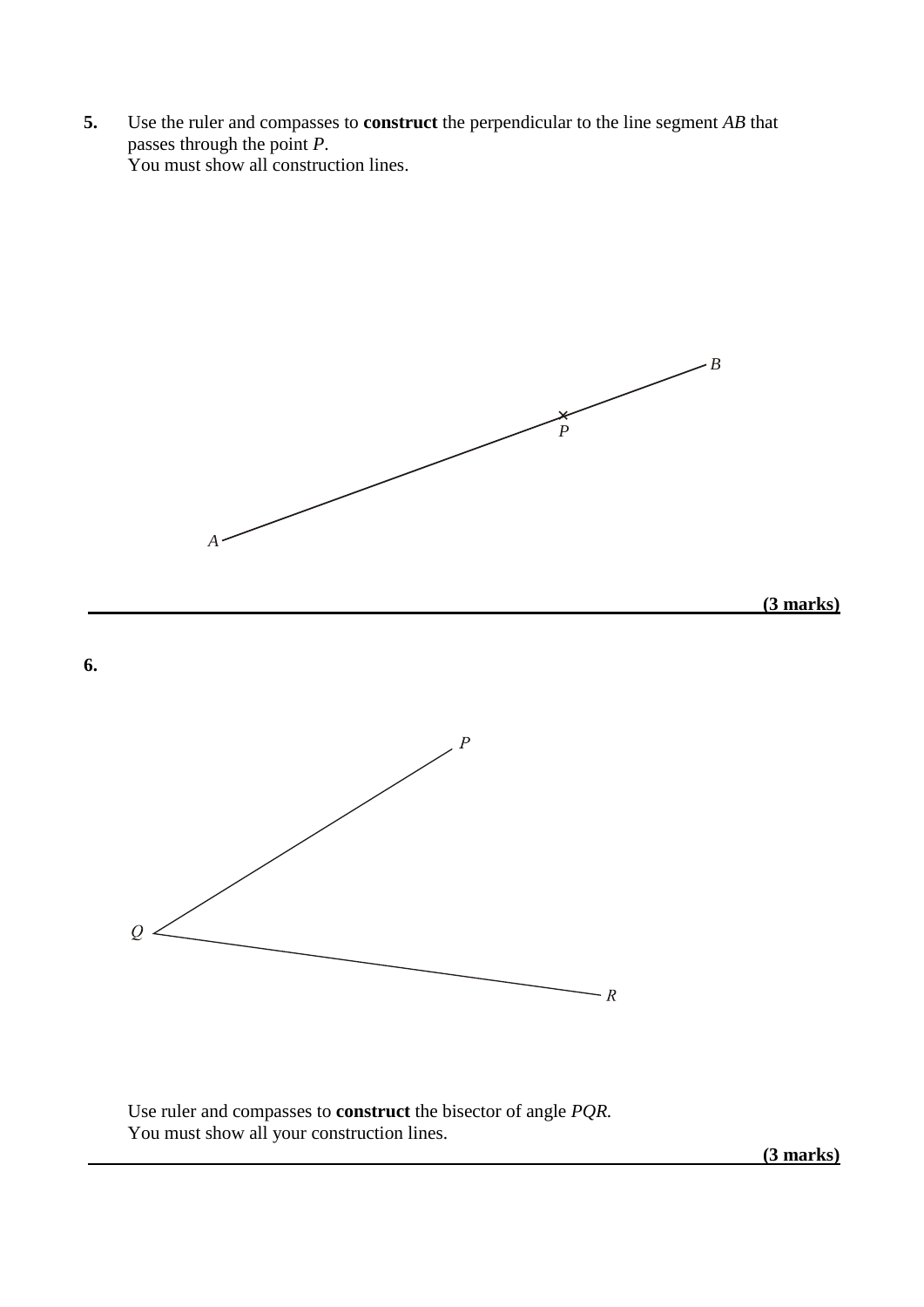

Diagram **NOT** accurately drawn

(a) Make an accurate drawing of triangle *ABC*.

**(3)**

(b) Measure the size of the angle at *C* in your triangle.

........................................° **(1) (4 marks)**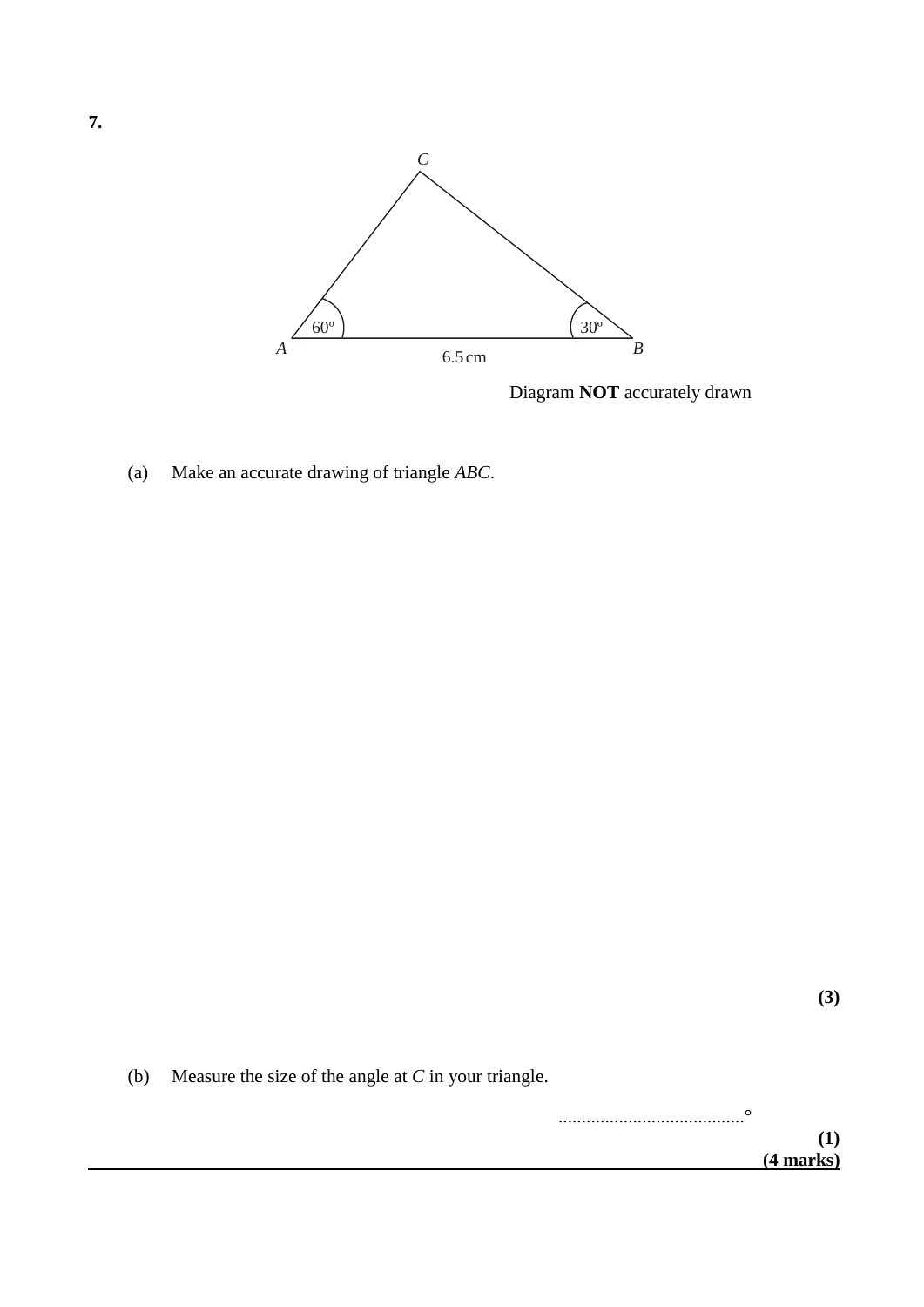

Diagram **NOT** accurately drawn

(a) Make an accurate drawing of this triangle.

| (b) | Measure the length of the line $AC$ on your drawing.<br>You must state the units. |  |           |
|-----|-----------------------------------------------------------------------------------|--|-----------|
|     |                                                                                   |  | (2)       |
|     | The size of the angle in the triangle at C is $90^\circ$ .                        |  |           |
| (c) | Write down the mathematical name for this type of angle.                          |  |           |
|     |                                                                                   |  |           |
|     |                                                                                   |  | (5 marks) |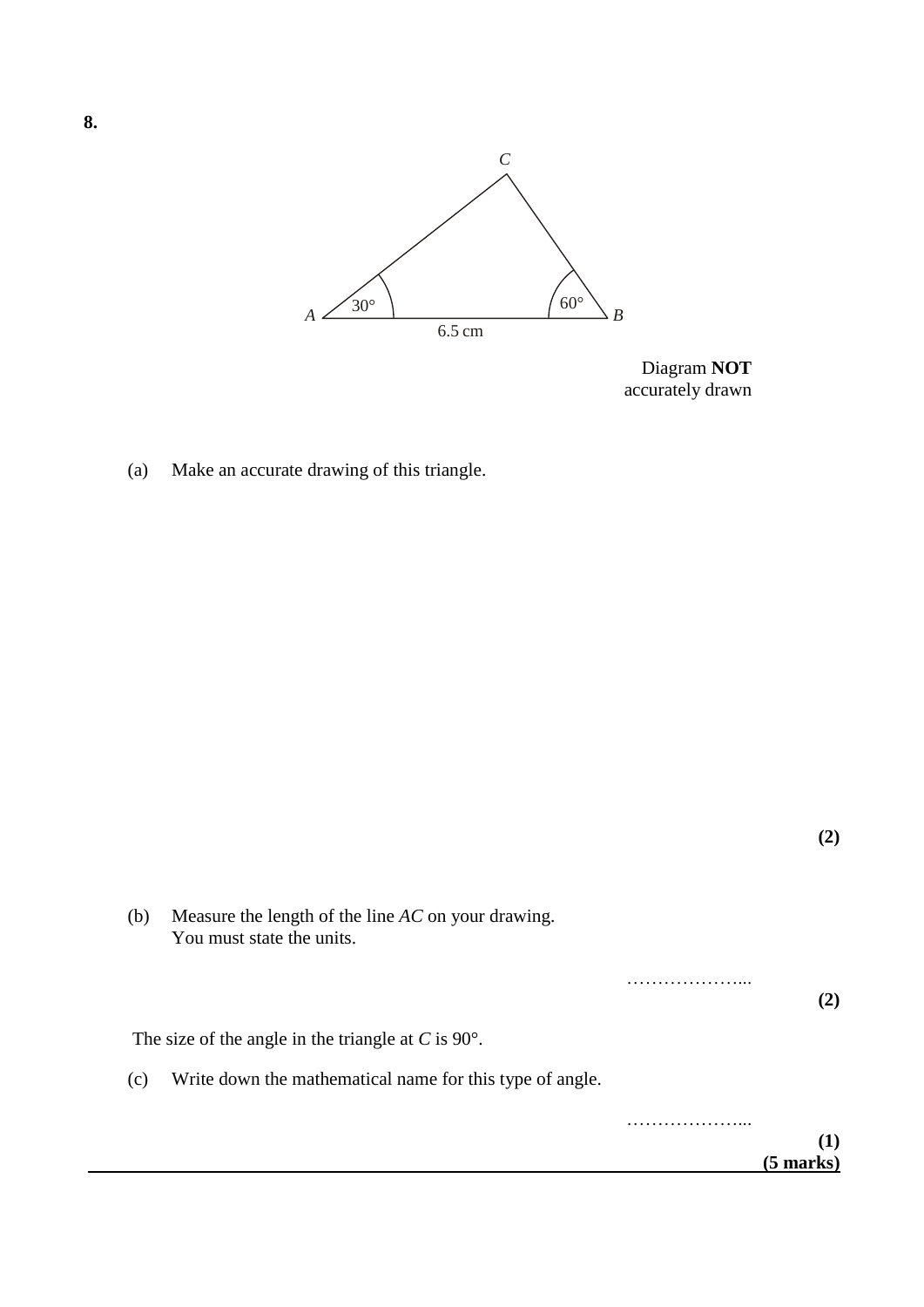

Make an accurate drawing of the quadrilateral *ABCD* in the space below.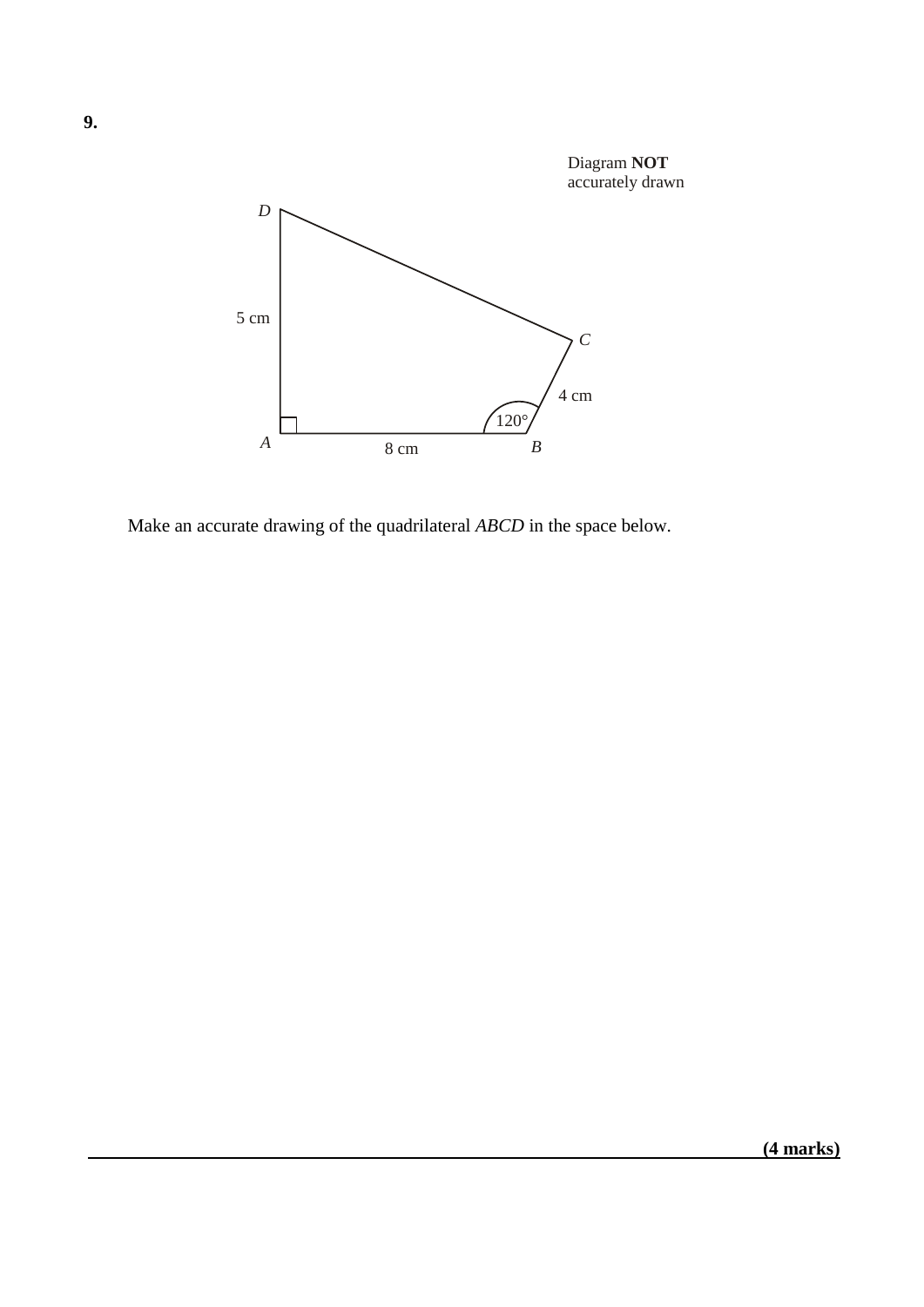### Diagram **NOT** accurately drawn



*ABC* is a triangle.  $AB = 8$  cm.  $AC = 6$  cm. *BC =* 10 cm.

Use ruler and compasses to construct an accurate drawing of triangle *ABC.*

You must show all your construction lines.